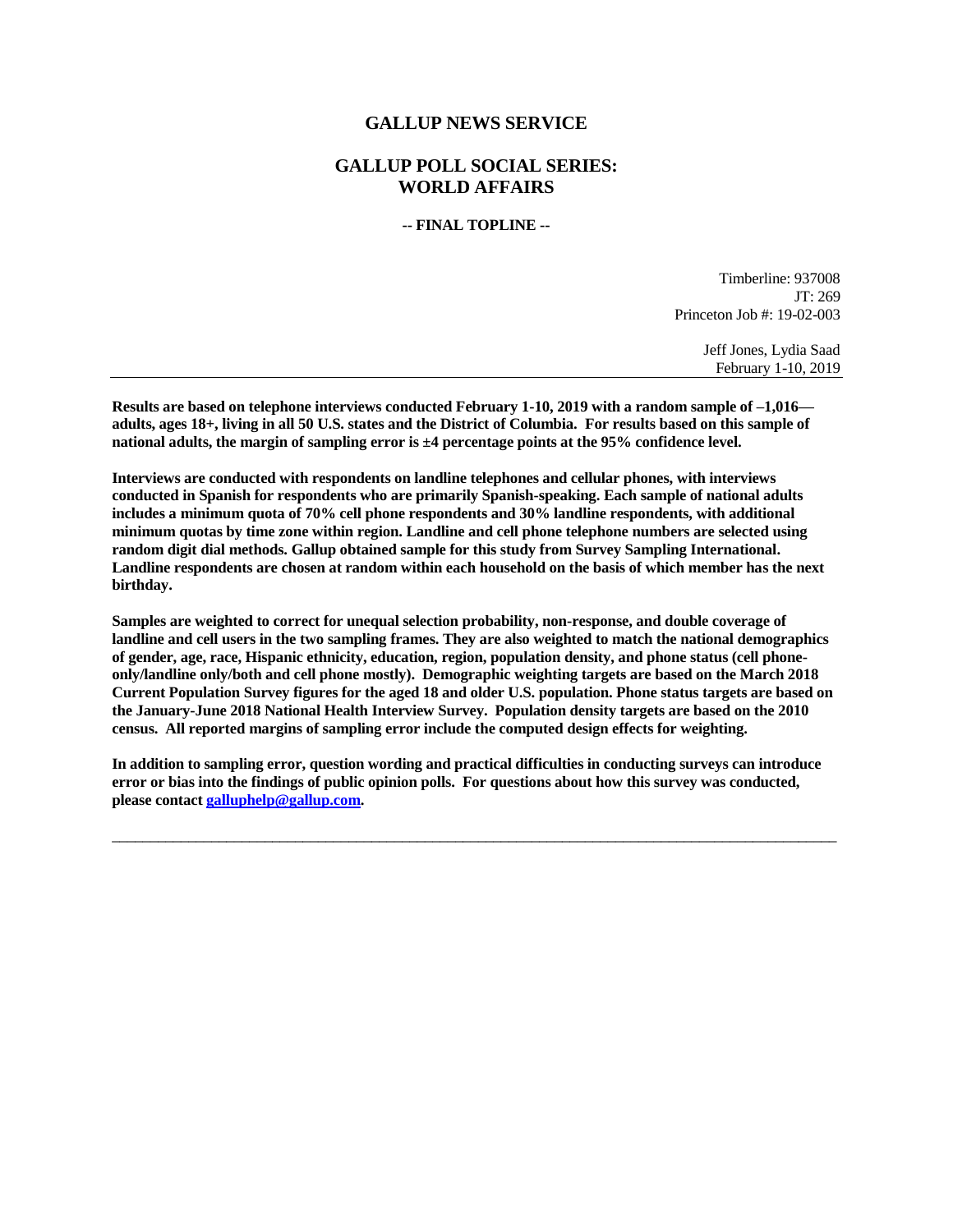19. Next, I'd like your overall opinion of some foreign countries. What is your overall opinion of [RANDOM ORDER]? Is it very favorable, mostly favorable, mostly unfavorable, or very unfavorable?

| L. Israel         |                   |                     |                       |                     |                           |                    |                      |
|-------------------|-------------------|---------------------|-----------------------|---------------------|---------------------------|--------------------|----------------------|
|                   | Very<br>favorable | Mostly<br>favorable | Mostly<br>unfavorable | Very<br>unfavorable | N <sub>o</sub><br>opinion | Total<br>favorable | Total<br>unfavorable |
| 2019 Feb 1-10     | 28                | 41                  | 20                    | 8                   | 3                         | 69                 | 28                   |
| 2018 Feb 1-10     | 31                | 43                  | 17                    | 6                   | 3                         | 74                 | 23                   |
| 2017 Feb 1-5      | 29                | 42                  | 21                    | 6                   | $\overline{c}$            | 71                 | 27                   |
| 2016 Feb 3-7      | 30                | 41                  | 16                    | 8                   | 5                         | 71                 | 24                   |
| 2015 Feb 8-11     | 29                | 41                  | 17                    | 7                   | 6                         | 70                 | 24                   |
| 2014 Feb 6-9      | 26                | 46                  | 16                    | 7                   | 5                         | 72                 | 23                   |
| 2013 Feb 7-10     | 25                | 41                  | 21                    | 8                   | 5                         | 66                 | 29                   |
| 2012 Feb 2-5      | 29                | 42                  | 17                    | 7                   | $\overline{4}$            | 71                 | 24                   |
| 2011 Feb 2-5      | 24                | 44                  | 20                    | 7                   | 6                         | 68                 | 27                   |
| 2010 Feb 1-3      | 22                | 45                  | 19                    | 6                   | 8                         | 67                 | 25                   |
| 2009 Feb 9-12     | 21                | 42                  | 21                    | 8                   | 7                         | 63                 | 29                   |
| 2008 Feb 11-14    | 23                | 48                  | 18                    | 7                   | 5                         | 71                 | 25                   |
| 2007 Feb 1-4      | 22                | 41                  | 22                    | 8                   | 7                         | 63                 | 30                   |
| 2006 Feb 6-9      | 21                | 47                  | 18                    | 5                   | 9                         | 68                 | 23                   |
| 2005 Feb 7-10     | 19                | 50                  | 20                    | 5                   | 6                         | 69                 | 25                   |
| 2004 Feb 9-12     | 14                | 45                  | 25                    | 10                  | 6                         | 59                 | 35                   |
| 2003 Feb 3-6      | 22                | 42                  | 23                    | 6                   | $\sqrt{ }$                | 64                 | 29                   |
| 2002 Feb 4-6      | 16                | 42                  | 25                    | 10                  | $\sqrt{ }$                | 58                 | 35                   |
| 2001 Feb 1-4 ^    | 18                | 45                  | 20                    | 12                  | 5                         | 63                 | 32                   |
| 2000 Mar 17-19    | 16                | 46                  | 20                    | $\,$ 8 $\,$         | 10                        | 62                 | 28                   |
| 2000 Jan 25-26    | 11                | 43                  | 21                    | 7                   | 18                        | 54                 | 28                   |
| 1999 May 7-9      | 15                | 53                  | 19                    | 6                   | 7                         | 68                 | 25                   |
| 1999 Feb 8-9      | 18                | 48                  | 16                    | 7                   | 11                        | 66                 | 23                   |
| 1996 Mar 8-10     | 17                | 45                  | 18                    | 11                  | 9                         | 62                 | 29                   |
| 1992 Feb 6-9      | 12                | 36                  | 27                    | 16                  | 9                         | 48                 | 43                   |
| 1991 Nov 21-14    | 11                | 36                  | 26                    | 11                  | 16                        | 47                 | 37                   |
| 1991 Sep 26-29    | 11                | 45                  | 25                    | 9                   | 10                        | 56                 | 34                   |
| 1991 Aug 8-11     | 15                | 47                  | 19                    | 6                   | 12                        | 62                 | 25                   |
| 1991 Mar 14-17    | 20                | 49                  | 16                    | $\boldsymbol{7}$    | $\,8\,$                   | 69                 | 23                   |
| 1991 Jan 30-Feb 2 | 28                | 51                  | 10                    | 3                   | 8                         | 79                 | 13                   |
| 1989 Aug 10-13    | 11                | 34                  | 29                    | 16                  | 10                        | 45                 | 45                   |
| 1989 Feb 28-Mar 2 | 8                 | 41                  | 25                    | 13                  | 13                        | 49                 | 38                   |

 $\wedge$  Asked of half sample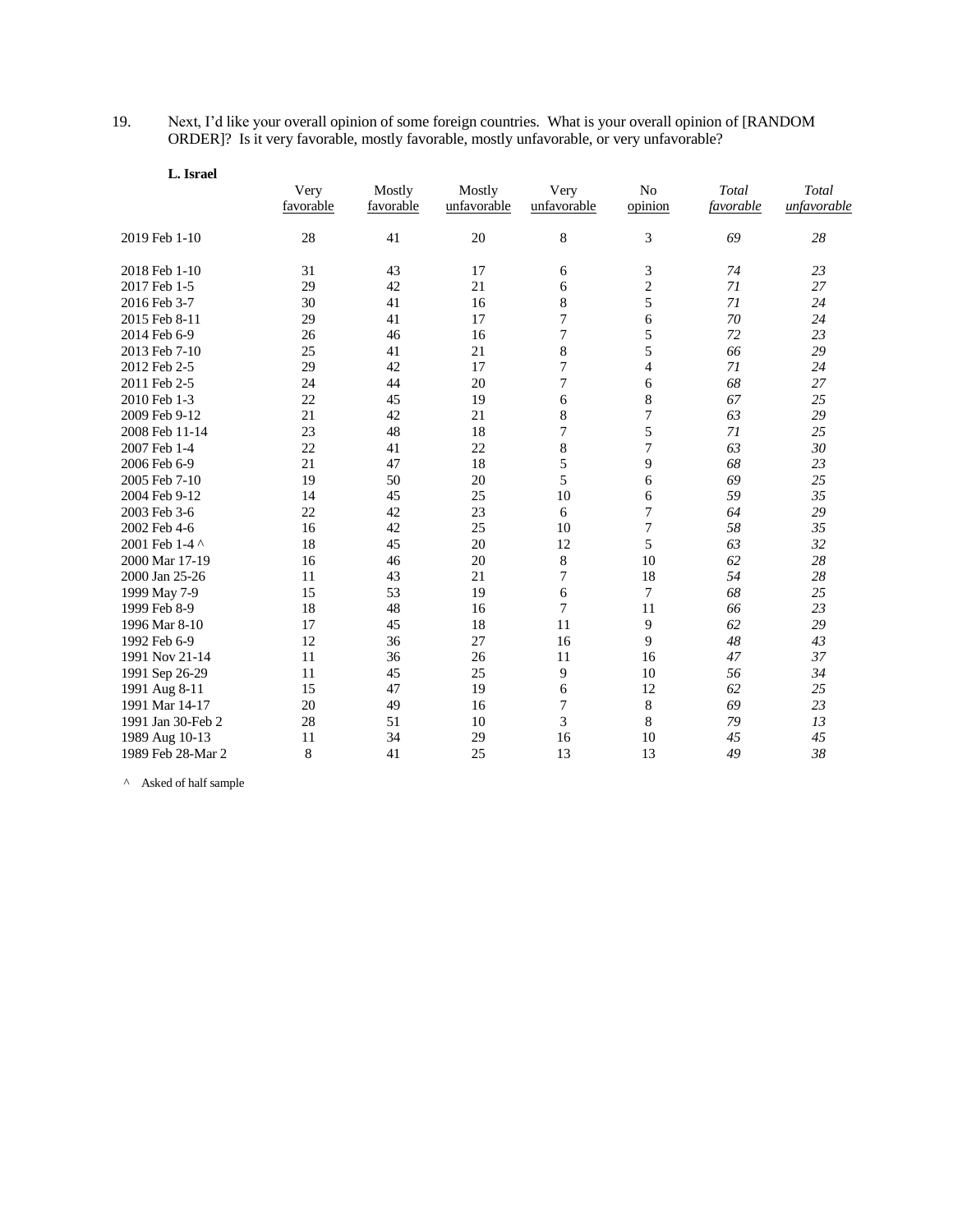## **P. The Palestinian Authority**

|                | Very<br>favorable | Mostly<br>favorable | Mostly<br>unfavorable | Very<br>unfavorable | No<br>opinion | Total<br>favorable | Total<br>unfavorable |
|----------------|-------------------|---------------------|-----------------------|---------------------|---------------|--------------------|----------------------|
| 2019 Feb 1-10  | 3                 | 18                  | 46                    | 24                  | 9             | 21                 | 70                   |
| 2018 Feb 1-10  | 3                 | 18                  | 44                    | 27                  | 8             | 21                 | 71                   |
| 2017 Feb 1-5   | 3                 | 21                  | 41                    | 27                  | 7             | 24                 | 68                   |
| 2016 Feb 3-7   | 4                 | 15                  | 41                    | 27                  | 13            | 19                 | 68                   |
| 2015 Feb 8-11  | 3                 | 14                  | 43                    | 29                  | 11            | 17                 | 72                   |
| 2014 Feb 6-9   | 3                 | 16                  | 39                    | 27                  | 15            | 19                 | 66                   |
| 2013 Feb 7-10  | 3                 | 12                  | 47                    | 30                  | 8             | 15                 | 77                   |
| 2012 Feb 2-5   | 3                 | 16                  | 44                    | 28                  | 9             | 19                 | 72                   |
| 2011 Feb 2-5   | 3                 | 16                  | 45                    | 25                  | 11            | 19                 | 70                   |
| 2010 Feb 1-3   | 3                 | 17                  | 44                    | 26                  | 10            | 20                 | 70                   |
| 2009 Feb 9-12  |                   | 14                  | 43                    | 30                  | 12            | 15                 | 73                   |
| 2008 Feb 11-14 |                   | 13                  | 47                    | 28                  | 11            | 14                 | 75                   |
| 2007 Feb 1-4   | $\overline{c}$    | 14                  | 46                    | 29                  | 9             | 16                 | 75                   |
| 2006 Feb 6-9   |                   | 10                  | 49                    | 29                  | 10            | 11                 | 78                   |
| 2005 Feb 7-10  | 3                 | 24                  | 43                    | 19                  | 11            | 27                 | 62                   |
| 2004 Feb 9-12  | $\overline{2}$    | 13                  | 44                    | 32                  | 9             | 15                 | 76                   |
| 2003 Feb 3-6   |                   | 12                  | 44                    | 29                  | 14            | 13                 | 73                   |
| 2002 Feb 4-6   | 3                 | 11                  | 44                    | 32                  | 10            | 14                 | 76                   |
| 2001 Feb 1-4 ^ | 4                 | 18                  | 39                    | 24                  | 15            | 22                 | 63                   |
| 2000 Jan 25-26 | 3                 | 18                  | 36                    | 16                  | 27            | 21                 | 52                   |

^ Asked of half sample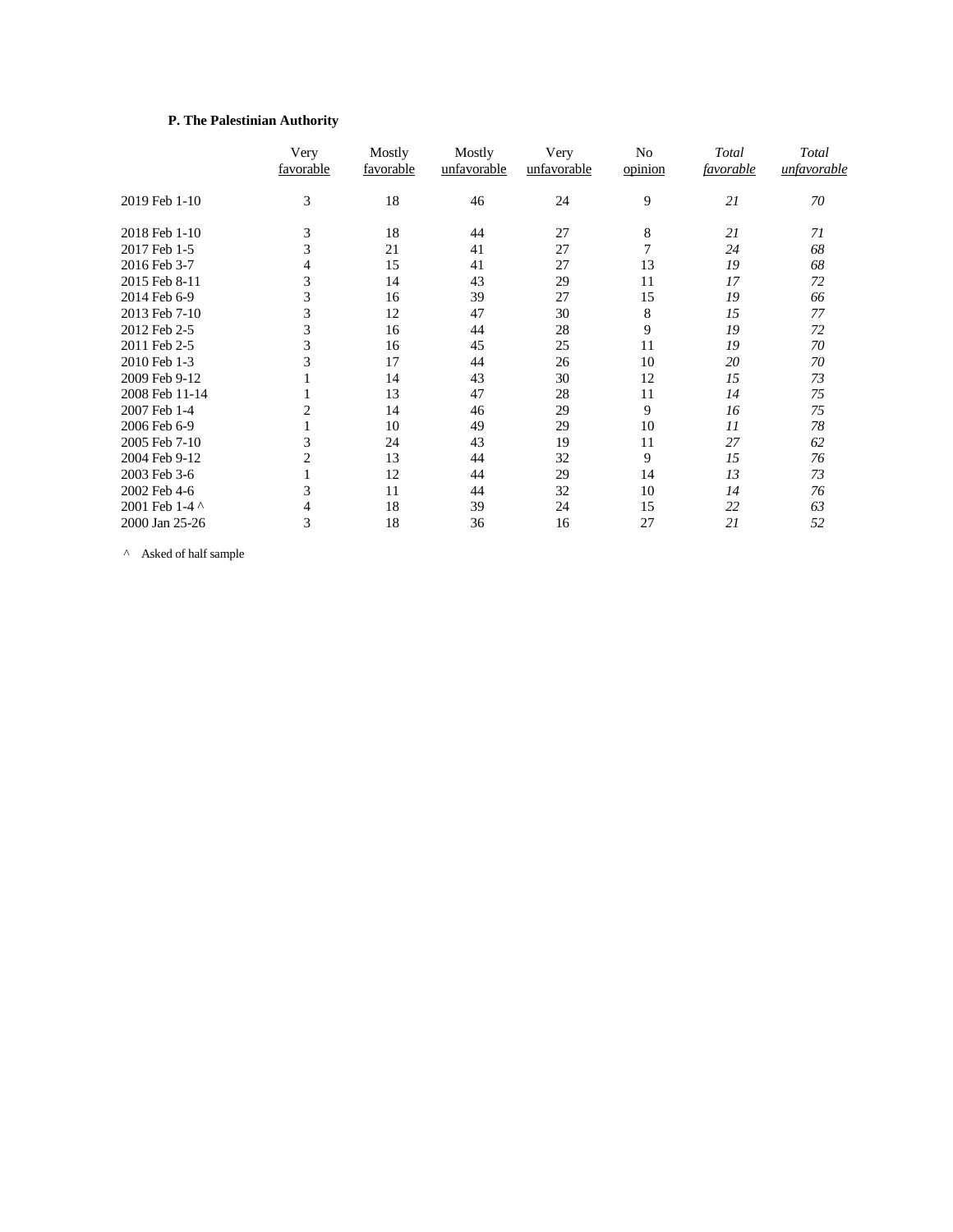On a different topic,

21. In the Middle East situation, are your sympathies more with the Israelis or more with the Palestinians?

# **WORLD AFFAIRS SURVEY TREND:**

|                |                 |              |                | Neither | No      |
|----------------|-----------------|--------------|----------------|---------|---------|
|                | <b>Israelis</b> | Palestinians | Both (vol.)    | (vol.)  | opinion |
|                |                 |              |                |         |         |
| 2019 Feb 1-10  | 59              | 21           | 6              | 7       | 7       |
|                |                 |              |                |         |         |
| 2018 Feb 1-10  | 64              | 19           | 2              | 7       | 7       |
| 2017 Feb 1-5   | 62              | 19           | 5              | 6       | 8       |
| 2016 Feb 3-7   | 62              | 15           | 3              | 9       | 11      |
| 2015 Feb 8-11  | 62              | 16           | 3              | 8       | 11      |
| 2014 Feb 6-9   | 62              | 18           | 3              | 9       | 9       |
| 2013 Feb 7-10  | 64              | 12           | 5              | 11      | 7       |
| 2012 Feb 2-5   | 61              | 19           | $\overline{c}$ | 7       | 10      |
| 2011 Feb 2-5   | 63              | 17           | $\overline{2}$ | 10      | 8       |
| 2010 Feb 1-3   | 63              | 15           | 3              | 12      | 8       |
| 2009 Feb 9-12  | 59              | 18           | $\overline{4}$ | 9       | 10      |
| 2008 Feb 11-14 | 59              | 17           | 4              | 10      | 10      |
| 2007 Feb 1-4   | 58              | 20           | 5              | 10      | 7       |
| 2006 Feb 6-9   | 59              | 15           | 5              | 13      | 8       |
| 2005 Feb 7-10  | 52              | 18           | $\overline{7}$ | 12      | 11      |
| 2004 Feb 9-12  | 55              | 18           | 7              | 12      | 8       |
| 2003 Feb 3-6   | 58              | 13           | 6              | 11      | 12      |
| 2002 Feb 4-6   | 55              | 14           | 6              | 14      | 11      |
| 2001 Feb 1-4   | 51              | 16           | 7              | 14      | 12      |

### **TREND FROM OTHER GALLUP POLLS**

|                | Israelis | Palestinians | Both (vol.) | Neither<br>(vol.) | No<br>opinion |
|----------------|----------|--------------|-------------|-------------------|---------------|
| 2003 May 19-21 | 46       | 16           | 12          | 14                | 12            |
| 2002 Sep 2-4   | 47       | 14           | 6           | 19                | 14            |
| 2002 Jun 21-23 | 49       | 14           | 8           | 19                | 10            |
| 2002 May 20-22 | 49       | 15           | 7           | 19                | 10            |
| 2002 Apr 22-24 | 47       | 13           | 9           | 18                | 13            |
| 2002 Apr 5-7   | 50       | 15           | 9           | 17                | 9             |
| 2002 Mar 8-9   | 43       | 14           | 6           | 20                | 17            |
| 2001 Dec 14-16 | 51       | 14           | 5           | 17                | 13            |
| 2001 Sep 14-15 | 55       | 7            | 4           | 20                | 14            |
| 2001 Aug 10-12 | 41       | 13           | 7           | 18                | 21            |
| 2000 Oct 13-14 | 41       | 11           | 9           | 18                | 21            |
| 2000 Jul 6-9   | 41       | 14           | 5           | 18                | 22            |
| 2000 Jan 25-26 | 43       | 13           | 5           | 21                | 18            |
| 1999 Jul 22-25 | 43       | 12           | 11          | 19                | 15            |
| 1998 Dec 4-6   | 46       | 13           | 5           | 22                | 14            |
| 1997 Aug 12-13 | 38       | 8            | 5           | 19                | 30            |
| 1996 Nov 21-24 | 38       | 15           | 6           | 14                | 27            |
| 1993 Sep 10-12 | 42       | 15           | 6           | 17                | 20            |
| 1991 Jan 23-26 | 64       | 7            | 19          |                   | 10            |
| 1989 Aug 10-13 | 50       | 14           | 15          |                   | 21            |
| 1988 May 13-15 | 37       | 15           | 22          |                   | 27            |

May 1988-April 2002 and February 2003 WORDING: In the Middle East situation, are your sympathies more with the Israelis or more with the Palestinian Arabs?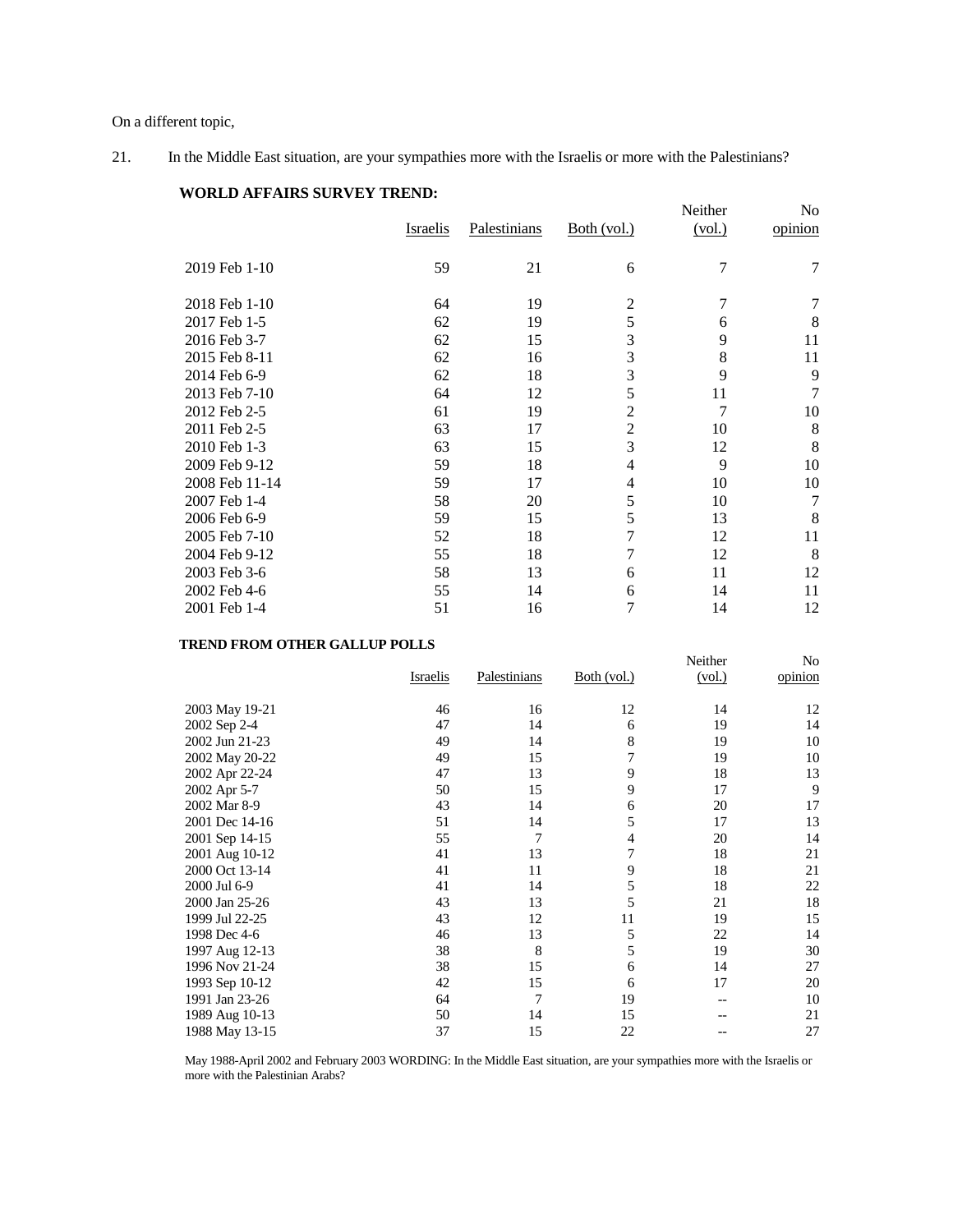22. Do you favor or oppose the establishment of an independent Palestinian state on the West Bank and the Gaza strip?

|                   | <b>Favor</b> | Oppose | No opinion |
|-------------------|--------------|--------|------------|
| 2019 Feb 1-10     | 50           | 39     | 12         |
| 2018 Feb 1-10     | 47           | 39     | 13         |
| 2017 Feb 1-5      | 45           | 42     | 13         |
| 2016 Feb 3-7      | 44           | 37     | 19         |
| 2015 Feb 8-11     | 42           | 38     | 20         |
| 2014 Feb 6-9      | 46           | 36     | 18         |
| 2013 Feb 7-10     | 44           | 37     | 19         |
| 2012 Feb 2-5      | 51           | 37     | 12         |
| 2009 May 29-31 ^  | 51           | 29     | 20         |
| 2003 May 30-Jun 1 | 58           | 22     | 20         |
| 2002 May 20-22 ^  | 48           | 27     | 25         |
| 2000 Jul 6-9 ^    | 40           | 24     | 36         |
| 1999 May 7-9 ^    | 53           | 26     | 21         |
| 1998 †            | 36           | 26     | 38         |
| 1994 †            | 39           | 20     | 41         |

^ Asked of a half sample.

† Gallup/Chicago Council on Foreign Relations

23. Do you think Donald Trump is – or is not—doing enough to find a peaceful solution to the conflict between the Israelis and Palestinians?

|                | Yes, is | No, is not | No opinion |
|----------------|---------|------------|------------|
| 2019 Feb 1-10  | 42      | 53         |            |
| George W. Bush |         |            |            |
| 2008 Feb 11-14 | 46      | 47         | ⇁          |
| 2007 Feb 1-4   | 44      | 51         |            |
| 2002 Jun 7-8   | 61      | 28         |            |

24. Next, I am going to read you a list of possible threats to the vital interests of the United States in the next 10 years. For each one, please tell me if you see this as a critical threat, an important but not critical threat, or not an important threat at all. [RANDOM ORDER]

### **B. The conflict between the Israelis and the Palestinians**

|               | Critical | Important | Not important | No opinion     |
|---------------|----------|-----------|---------------|----------------|
| 2019 Feb 1-10 | 34       | 49        | 14            |                |
| 2018 Feb 1-10 | 36       | 48        | 14            | 2              |
| 2016 Feb 3-7  | 45       | 41        | 9             | $\overline{4}$ |
| 2015 Feb 8-11 | 47       | 41        | 8             | $\overline{4}$ |
| 2014 Feb 6-9  | 46       | 42        | 9             | 3              |
| 2013 Feb 7-10 | 44       | 44        | 9             | 3              |
| 2010 Feb 1-3  | 47       | 41        | 10            | 2              |
| 2004 Feb 9-12 | 58       | 32        | 8             | 2              |
|               |          |           |               |                |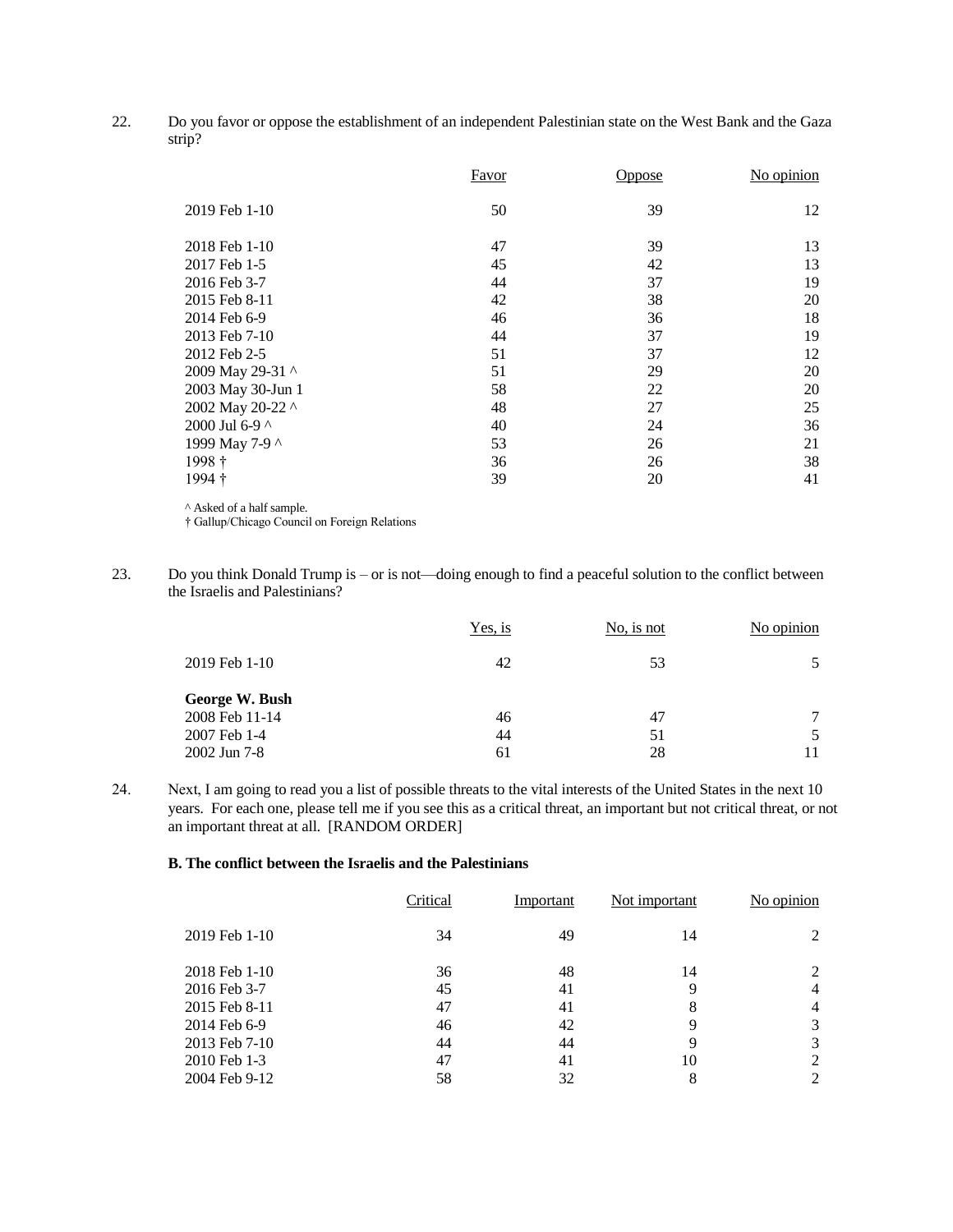# **QN19L: Opinion of Israel BY Total + Gender + Race I + Age + Education + Party I.D. + Ideology**

|                                                                                                                                  |              |       | Gender       |        | Race I |               |       | Age   |       |                 | Education       |                           |                | Party I.D.                       |     |      | Ideology |         |
|----------------------------------------------------------------------------------------------------------------------------------|--------------|-------|--------------|--------|--------|---------------|-------|-------|-------|-----------------|-----------------|---------------------------|----------------|----------------------------------|-----|------|----------|---------|
|                                                                                                                                  |              | Total | Male         | Female | White  | Non-<br>white | 18-34 | 35-54 | $55+$ | College<br>Grad | Some<br>College | <b>HS Grad</b><br>or Less | Republic<br>an | Independ Democra Conserva<br>ent |     | tive | Moderate | Liberal |
| <b>Total</b>                                                                                                                     | Unweighted n | 1016  | 561          | 455    | 762    | 237           | 182   | 269   | 550   | 469             | 310             | 227                       | 338            | 360                              | 293 | 420  | 322      | 242     |
|                                                                                                                                  | Weighted n   | 1016  | 499          | 517    | 676    | 327           | 265   | 337   | 398   | 332             | 292             | 386                       | 319            | 370                              | 304 | 410  | 334      | 236     |
| Very favorable                                                                                                                   |              | 282   | 170          | 112    | 210    | 69            | 46    | 85    | 145   | 91              | 84              | 104                       | 138            | 99                               | 39  | 167  | 82       | 31      |
|                                                                                                                                  |              | 28%   | 34%          | 22%    | 31%    | 21%           | 17%   | 25%   | 36%   | 27%             | 29%             | 27%                       | 43%            | 27%                              | 13% | 41%  | 25%      | 13%     |
| Mostly favorable                                                                                                                 |              | 417   | 186          | 230    | 282    | 128           | 114   | 131   | 166   | 151             | 114             | 150                       | 118            | 144                              | 147 | 157  | 150      | 98      |
|                                                                                                                                  |              | 41%   | 37%          | 45%    | 42%    | 39%           | 43%   | 39%   | 42%   | 46%             | 39%             | 39%                       | 37%            | 39%                              | 49% | 38%  | 45%      | 42%     |
| Mostly unfavorable                                                                                                               |              | 208   | 88           | 121    | 131    | 77            | 69    | 89    | 47    | 65              | 71              | 72                        | 37             | 84                               | 82  | 54   | 67       | 75      |
|                                                                                                                                  |              | 20%   | 18%          | 23%    | 19%    | 23%           | 26%   | 27%   | 12%   | 20%             | 24%             | 19%                       | 12%            | 23%                              | 27% | 13%  | 20%      | 32%     |
| Very unfavorable                                                                                                                 |              | 76    | 46           | 30     | 38     | 38            | 24    | 24    | 28    | 17              | 15              | 45                        | 16             | 31                               | 28  | 24   | 23       | 25      |
|                                                                                                                                  |              | 8%    | 9%           | 6%     | 6%     | 12%           | 9%    | 7%    | 7%    | 5%              | 5%              | 12%                       | 5%             | 8%                               | 9%  | 6%   | 7%       | 11%     |
| (DK)/(Refused)                                                                                                                   |              | 33    | <sub>9</sub> | 24     | 15     | 15            | 13    | 8     | 12    |                 | 8               | 15                        | 8              | 13                               | 8   | 8    | 11       |         |
|                                                                                                                                  |              | 3%    | 2%           | 5%     | 2%     | 5%            | 5%    | 2%    | 3%    | 2%              | 3%              | 4%                        | 3%             | 4%                               | 3%  | 2%   | 3%       | 3%      |
| COPYRIGHT: 2019, GALLUP, INC.<br>FURTHER DISSEMINATION OUTSIDE SUBSCRIBER'S ORGANIZATION BY ANY METHOD IN ANY FORM IS PROHIBITED |              |       |              |        |        |               |       |       |       |                 |                 |                           |                |                                  |     |      |          |         |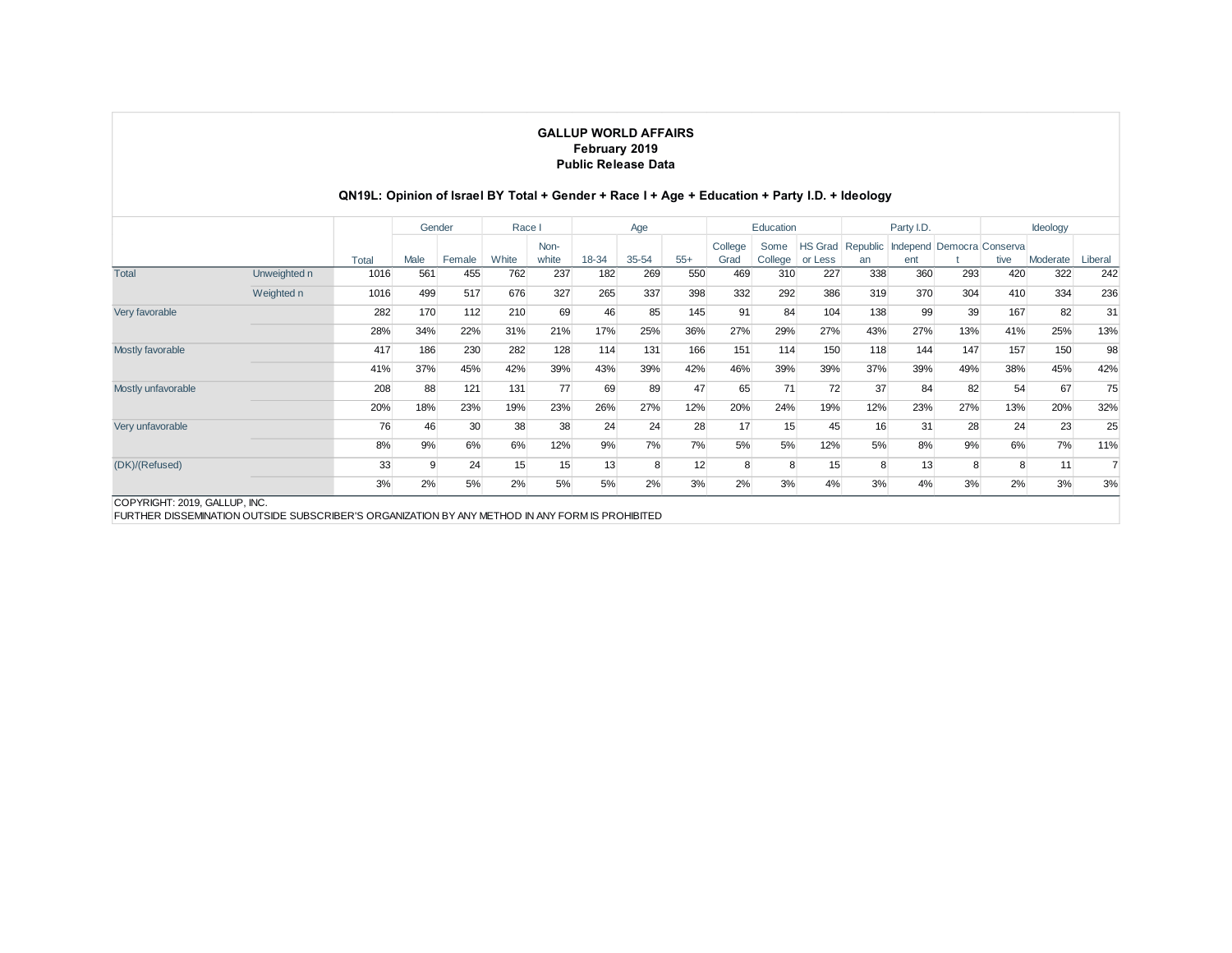## **QN19P: Opinion of The Palestinian Authority BY Total + Gender + Race I + Age + Education + Party I.D. + Ideology**

|                                                                                                                                  |              |       | Gender |        | Race I |               |       | Age       |       |                 | Education       |                           |                | Party I.D. |                           |      | Ideology |         |
|----------------------------------------------------------------------------------------------------------------------------------|--------------|-------|--------|--------|--------|---------------|-------|-----------|-------|-----------------|-----------------|---------------------------|----------------|------------|---------------------------|------|----------|---------|
|                                                                                                                                  |              | Total | Male   | Female | White  | Non-<br>white | 18-34 | $35 - 54$ | $55+$ | College<br>Grad | Some<br>College | <b>HS Grad</b><br>or Less | Republic<br>an | ent        | Independ Democra Conserva | tive | Moderate | Liberal |
| <b>Total</b>                                                                                                                     | Unweighted n | 1016  | 561    | 455    | 762    | 237           | 182   | 269       | 550   | 469             | 310             | 227                       | 338            | 360        | 293                       | 420  | 322      | 242     |
|                                                                                                                                  | Weighted n   | 1016  | 499    | 517    | 676    | 327           | 265   | 337       | 398   | 332             | 292             | 386                       | 319            | 370        | 304                       | 410  | 334      | 236     |
| Very favorable                                                                                                                   |              | 34    | 22     | 12     | 15     | 20            | 11    | 11        | 11    | 10              | 6               | 19                        | 6              | 9          | 16                        | 13   | 10       | 12      |
|                                                                                                                                  |              | 3%    | 4%     | 2%     | 2%     | 6%            | 4%    | 3%        | 3%    | 3%              | 2%              | 5%                        | 2%             | 3%         | 5%                        | 3%   | 3%       | 5%      |
| Mostly favorable                                                                                                                 |              | 186   | 85     | 101    | 119    | 66            | 69    | 66        | 47    | 74              | 45              | 66                        | 38             | 79         | 67                        | 33   | 78       | 71      |
|                                                                                                                                  |              | 18%   | 17%    | 20%    | 18%    | 20%           | 26%   | 19%       | 12%   | 22%             | 15%             | 17%                       | 12%            | 21%        | 22%                       | 8%   | 23%      | 30%     |
| Mostly unfavorable                                                                                                               |              | 466   | 213    | 253    | 313    | 148           | 119   | 165       | 174   | 154             | 135             | 174                       | 137            | 167        | 156                       | 184  | 160      | 107     |
|                                                                                                                                  |              | 46%   | 43%    | 49%    | 46%    | 45%           | 45%   | 49%       | 44%   | 46%             | 46%             | 45%                       | 43%            | 45%        | 51%                       | 45%  | 48%      | 45%     |
| Very unfavorable                                                                                                                 |              | 241   | 146    | 95     | 181    | 58            | 38    | 74        | 128   | 75              | 75              | 90                        | 120            | 76         | 43                        | 146  | 57       | 31      |
|                                                                                                                                  |              | 24%   | 29%    | 18%    | 27%    | 18%           | 14%   | 22%       | 32%   | 23%             | 26%             | 23%                       | 38%            | 20%        | 14%                       | 36%  | 17%      | 13%     |
| (DK)/(Refused)                                                                                                                   |              | 89    | 33     | 56     | 47     | 35            | 29    | 22        | 38    | 19              | 32              | 36                        | 19             | 40         | 22                        | 34   | 29       | 16      |
|                                                                                                                                  |              | 9%    | 7%     | 11%    | 7%     | 11%           | 11%   | 7%        | 9%    | 6%              | 11%             | 9%                        | 6%             | 11%        | 7%                        | 8%   | 9%       | 7%      |
| COPYRIGHT: 2019, GALLUP, INC.<br>FURTHER DISSEMINATION OUTSIDE SUBSCRIBER'S ORGANIZATION BY ANY METHOD IN ANY FORM IS PROHIBITED |              |       |        |        |        |               |       |           |       |                 |                 |                           |                |            |                           |      |          |         |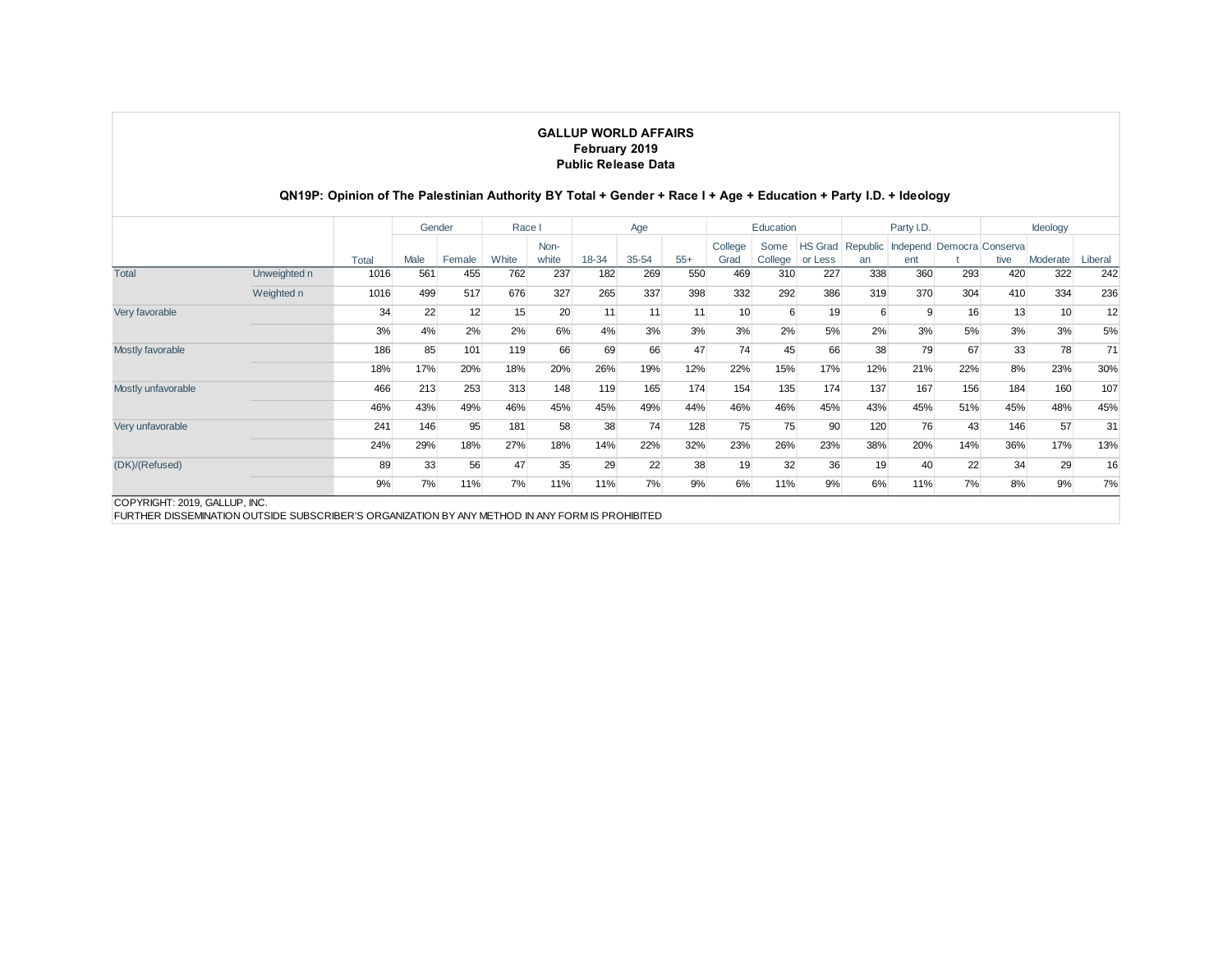|                         |              |       | Gender |        | Race I |               |       | Age   |       |                 | Education |                   |     | Party I.D. |                                             |      | Ideology |         |
|-------------------------|--------------|-------|--------|--------|--------|---------------|-------|-------|-------|-----------------|-----------|-------------------|-----|------------|---------------------------------------------|------|----------|---------|
|                         |              | Total | Male   | Female | White  | Non-<br>white | 18-34 | 35-54 | $55+$ | College<br>Grad | Some      | College   or Less | an  | ent        | HS Grad Republic Independ Democra Conserval | tive | Moderate | Liberal |
| <b>Total</b>            | Unweighted n | 1016  | 561    | 455    | 762    | 237           | 182   | 269   | 550   | 469             | 310       | 227               | 338 | 360        | 293                                         | 420  | 322      | 242     |
|                         | Weighted n   | 1016  | 499    | 517    | 676    | 327           | 265   | 337   | 398   | 332             | 292       | 386               | 319 | 370        | 304                                         | 410  | 334      | 236     |
| <b>Israelis</b>         |              | 602   | 323    | 279    | 437    | 160           | 124   | 191   | 277   | 194             | 170       | 235               | 241 | 223        | 132                                         | 311  | 192      | 92      |
|                         |              | 59%   | 65%    | 54%    | 65%    | 49%           | 47%   | 57%   | 70%   | 58%             | 58%       | 61%               | 76% | 60%        | 43%                                         | 76%  | 57%      | 39%     |
| <b>Palestinians</b>     |              | 211   | 100    | 110    | 124    | 83            | 78    | 72    | 60    | 91              | 45        | 74                | 37  | 78         | 90                                          | 44   | 69       | 86      |
|                         |              | 21%   | 20%    | 21%    | 18%    | 25%           | 29%   | 21%   | 15%   | 27%             | 15%       | 19%               | 12% | 21%        | 30%                                         | 11%  | 21%      | 36%     |
| (Both) [VOLUNTEERED]    |              | 61    | 22     | 40     | 31     | 28            | 13    | 26    | 18    | 15              | 19        | 28                | 8   | 25         | 26                                          | 15   | 20       | 22      |
|                         |              | 6%    | 4%     | 8%     | 5%     | 9%            | 5%    | 8%    | 5%    | 4%              | 7%        | 7%                | 3%  | 7%         | 8%                                          | 4%   | 6%       | 9%      |
| (Neither) [VOLUNTEERED] |              | 73    | 35     | 37     | 46     | 27            | 16    | 28    | 29    | 19              | 27        | 26                | 19  | 26         | 26                                          | 23   | 22       | 23      |
|                         |              | 7%    | 7%     | 7%     | 7%     | 8%            | 6%    | 8%    | 7%    | 6%              | 9%        | 7%                | 6%  | 7%         | 8%                                          | 5%   | 6%       | 10%     |
| (DK)/(Refused)          |              | 70    | 19     | 50     | 38     | 29            | 35    | 21    | 14    | 13              | 31        | 23                | 13  | 19         | 31                                          | 18   | 31       | 14      |
|                         |              | 7%    | 4%     | 10%    | 6%     | 9%            | 13%   | 6%    | 3%    | 4%              | 11%       | 6%                | 4%  | 5%         | 10%                                         | 4%   | 9%       | 6%      |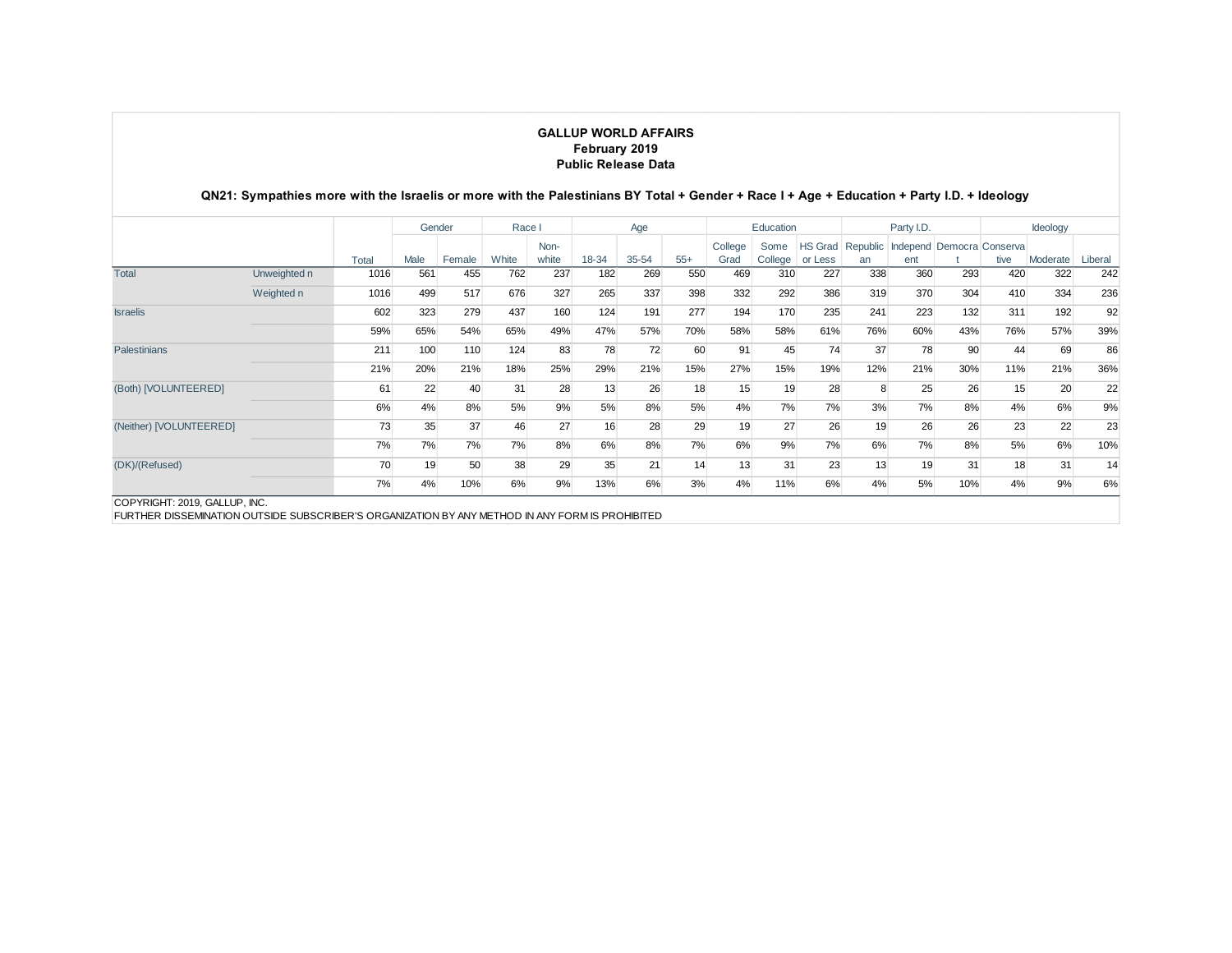#### **QN22: Favor or oppose the establishment of an independent Palestinian state on the West Bank and the Gaza strip BY Total + Gender + Race I + Age + Education + Party I.D. + Ideology**

|                |              |       | Gender |        | Race I |       |       | Age       |       |         | Education |                   |     | Party I.D.                                 |     |      | Ideology |         |
|----------------|--------------|-------|--------|--------|--------|-------|-------|-----------|-------|---------|-----------|-------------------|-----|--------------------------------------------|-----|------|----------|---------|
|                |              |       |        |        |        | Non-  |       |           |       | College | Some      |                   |     | HS Grad Republic Independ Democra Conserva |     |      |          |         |
|                |              | Total | Male   | Female | White  | white | 18-34 | $35 - 54$ | $55+$ | Grad    |           | College   or Less | an  | ent                                        |     | tive | Moderate | Liberal |
| <b>Total</b>   | Unweighted n | 1016  | 561    | 455    | 762    | 237   | 182   | 269       | 550   | 469     | 310       | 227               | 338 | 360                                        | 293 | 420  | 322      | 242     |
|                | Weighted n   | 1016  | 499    | 517    | 676    | 327   | 265   | 337       | 398   | 332     | 292       | 386               | 319 | 370                                        | 304 | 410  | 334      | 236     |
| Favor          |              | 504   | 263    | 241    | 321    | 180   | 141   | 172       | 188   | 205     | 129       | 169               | 106 | 199                                        | 189 | 148  | 177      | 166     |
|                |              | 50%   | 53%    | 47%    | 47%    | 55%   | 53%   | 51%       | 47%   | 62%     | 44%       | 44%               | 33% | 54%                                        | 62% | 36%  | 53%      | 70%     |
| Oppose         |              | 394   | 193    | 201    | 274    | 117   | 91    | 122       | 170   | 98      | 115       | 180               | 169 | 138                                        | 83  | 215  | 116      | 53      |
|                |              | 39%   | 39%    | 39%    | 41%    | 36%   | 35%   | 36%       | 43%   | 29%     | 39%       | 47%               | 53% | 37%                                        | 27% | 53%  | 35%      | 22%     |
| (DK)/(Refused) |              | 118   | 43     | 75     | 81     | 31    | 33    | 43        | 40    | 29      | 48        | 37                | 43  | 33                                         | 32  | 46   | 41       | 18      |
|                |              | 12%   | 9%     | 15%    | 12%    | 9%    | 12%   | 13%       | 10%   | 9%      | 16%       | 10%               | 14% | 9%                                         | 11% | 11%  | 12%      | 7%      |

COPYRIGHT: 2019, GALLUP, INC.

FURTHER DISSEMINATION OUTSIDE SUBSCRIBER'S ORGANIZATION BY ANY METHOD IN ANY FORM IS PROHIBITED

#### **GALLUP WORLD AFFAIRS February 2019 Public Release Data**

#### **QN23: President doing enough to find a peaceful solution to the conflict between the Israelis and Palestinians BY Total + Gender + Race I + Age + Education + Party I.D. + Ideology**

|                    |              |       | Gender |        | Race I |       |       | Age       |       |         | Education |                   |     | Party I.D. |     |                                    | Ideology |         |
|--------------------|--------------|-------|--------|--------|--------|-------|-------|-----------|-------|---------|-----------|-------------------|-----|------------|-----|------------------------------------|----------|---------|
|                    |              |       |        |        |        | Non-  |       |           |       | College | Some      | <b>HS Grad</b>    |     |            |     | Republic Independ Democra Conserva |          |         |
|                    |              | Total | Male   | Female | White  | white | 18-34 | $35 - 54$ | $55+$ | Grad    |           | College   or Less | an  | ent        |     | tive                               | Moderate | Liberal |
| <b>Total</b>       | Unweighted n | 1016  | 561    | 455    | 762    | 237   | 182   | 269       | 550   | 469     | 310       | 227               | 338 | 360        | 293 | 420                                | 322      | 242     |
|                    | Weighted n   | 1016  | 499    | 517    | 676    | 327   | 265   | 337       | 398   | 332     | 292       | 386               | 319 | 370        | 304 | 410                                | 334      | 236     |
| Yes, is            |              | 423   | 210    | 214    | 329    | 89    | 93    | 131       | 187   | 126     | 139       | 155               | 246 | 121        | 48  | 259                                | 114      | 44      |
|                    |              | 42%   | 42%    | 41%    | 49%    | 27%   | 35%   | 39%       | 47%   | 38%     | 48%       | 40%               | 77% | 33%        | 16% | 63%                                | 34%      | 19%     |
| No. is not         |              | 543   | 261    | 282    | 313    | 224   | 162   | 184       | 193   | 187     | 136       | 216               | 58  | 233        | 243 | 131                                | 202      | 187     |
|                    |              | 53%   | 52%    | 55%    | 46%    | 68%   | 61%   | 55%       | 48%   | 56%     | 47%       | 56%               | 18% | 63%        | 80% | 32%                                | 61%      | 79%     |
| Don't know/Refused |              | 50    | 29     | 22     | 34     | 15    | 10    | 22        | 18    | 18      | 17        | 14                | 14  | 17         | 13  | 20                                 | 18       | 5       |
|                    |              | 5%    | 6%     | 4%     | 5%     | 4%    | 4%    | 7%        | 5%    | 6%      | 6%        | 4%                | 5%  | 5%         | 4%  | 5%                                 | 5%       | 2%      |